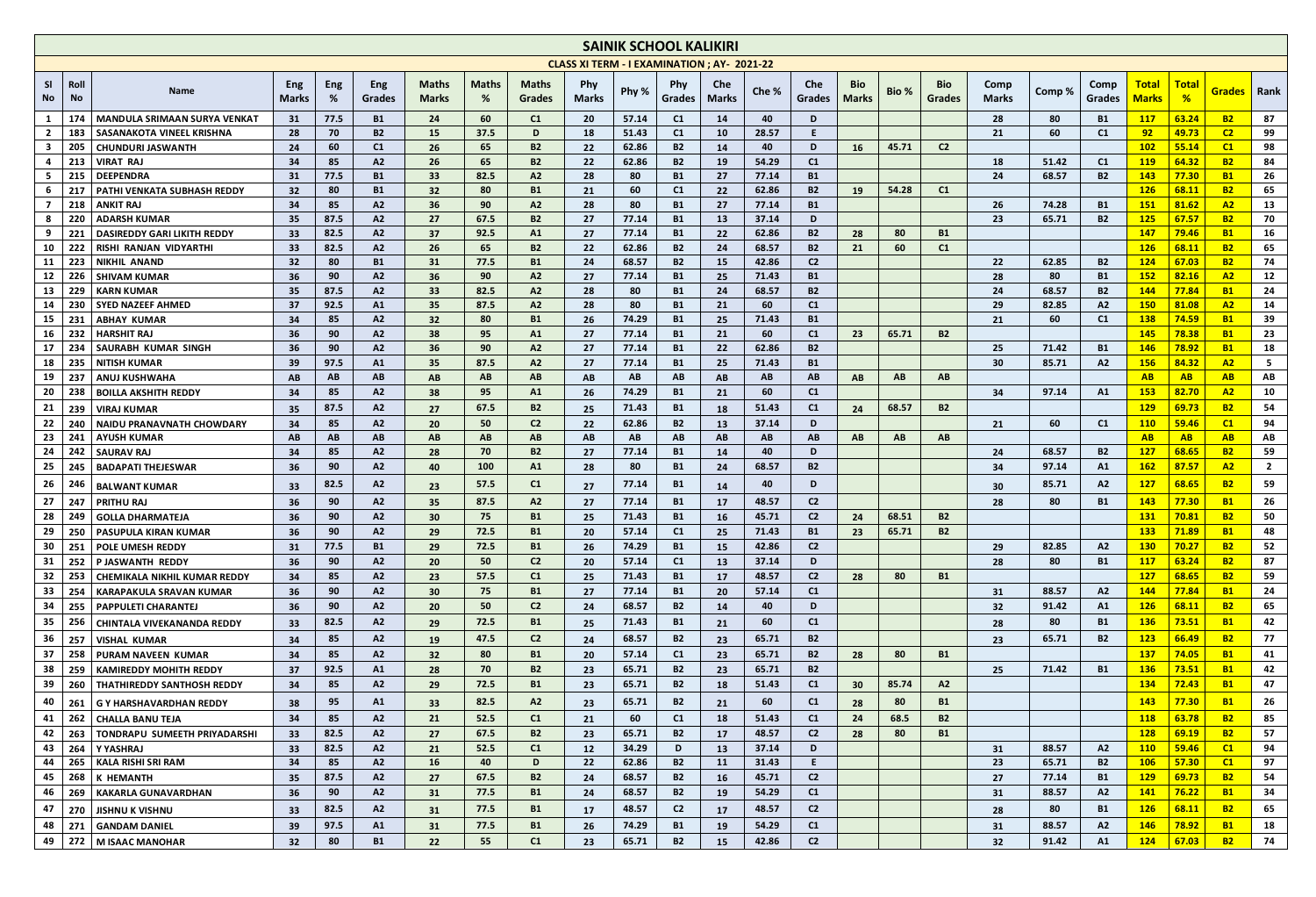| 50  | 274        | <b>BUSAM KUSHVANTHRAM</b>      | 26              | 65               | <b>B2</b>      | 33        | 82.5            | A2             | 23  | 65.71 | <b>B2</b> | 16              | 45.71 | C <sub>2</sub> |           |        |                | 32              | 91.42 | A1             | <b>130</b> | 70.27 | <b>B2</b>      | 52           |
|-----|------------|--------------------------------|-----------------|------------------|----------------|-----------|-----------------|----------------|-----|-------|-----------|-----------------|-------|----------------|-----------|--------|----------------|-----------------|-------|----------------|------------|-------|----------------|--------------|
| 51  | 276        | <b>GALETI CHETHAN KUMAR</b>    | 31              | 77.5             | <b>B1</b>      | 36        | 90              | A2             | 25  | 71.43 | <b>B1</b> | 17              | 48.57 | C <sub>2</sub> |           |        |                | 33              | 94.28 | A1             | <b>142</b> | 76.76 | <b>B1</b>      | 32           |
| 52  | 277        | <b>S SAI VENKAT RAMANA</b>     | 32 <sub>2</sub> | 80               | <b>B1</b>      | 26        | 65              | <b>B2</b>      | 25  | 71.43 | <b>B1</b> | 14              | 40    | D              | 21        | 60     | C1             |                 |       |                | <b>118</b> | 63.78 | <b>B2</b>      | 85           |
| 53  | 278        | <b>BANAVATH BHARGAV</b>        | 35 <sub>2</sub> | 87.5             | A2             | 38        | 95              | A1             | 27  | 77.14 | <b>B1</b> | 17              | 48.57 | C <sub>2</sub> | 26        | 74.28  | <b>B1</b>      |                 |       |                | <b>143</b> | 77.30 | <b>B1</b>      | 26           |
| 54  | 279        | <b>THEETLA SUNNY</b>           | 34              | 85               | A2             | -38       | 95              | A1             | 26  | 74.29 | <b>B1</b> | 20              | 57.14 | C1             | 29        | 82.85  | A2             |                 |       |                | <b>147</b> | 79.46 | <b>B1</b>      | 16           |
| 55  | 280        | <b>ANKIT RANJAN</b>            | 35 <sub>1</sub> | 87.5             | A2             | 32        | 80              | <b>B1</b>      | 31  | 88.57 | A2        | 29              | 82.86 | A2             |           |        |                | 28              | 80    | <b>B1</b>      | <b>155</b> | 83.78 | A2             | -6           |
| 56  | -281       | SATHIKELA RAVINDRA NATH        | 33 <sup>2</sup> | 82.5             | A2             | 27        | 67.5            | <b>B2</b>      | 28  | 80    | <b>B1</b> | 27              | 77.14 | <b>B1</b>      | 31        | 88.57  | A2             |                 |       |                | <b>146</b> | 78.92 | <b>B1</b>      | 18           |
| 57  | 282        | <b>RAJU KUMAR</b>              | 35 <sub>2</sub> | 87.5             | A2             | 8         | 20 <sub>2</sub> |                | 27  | 77.14 | <b>B1</b> | 27              | 77.14 | <b>B1</b>      |           |        |                | 31              | 88.57 | A2             | <b>128</b> | 69.19 | <b>B2</b>      | 57           |
| 58  | 283        | <b>LIYAFATH SHAIK</b>          | 39 <sup>°</sup> | 97.5             | A1             | 29        | 72.5            | <b>B1</b>      | 27  | 77.14 | <b>B1</b> | 28              | 80    | <b>B1</b>      |           |        |                | 32 <sub>2</sub> | 91.42 | A1             | <b>155</b> | 83.78 | A2             | 6            |
| 59  | 284        | <b>G MANIDEEP</b>              | 34 <sup>°</sup> | 85               | A2             | <b>19</b> | 47.5            | C <sub>2</sub> | 29  | 82.86 | A2        | 27              | 77.14 | <b>B1</b>      |           |        |                | 30              | 85.71 | A2             | <b>139</b> | 75.14 | <b>B1</b>      | 36           |
| 60  | 285        | <b>ANANTHAPURAM ABHI RAM</b>   | 36              | 90               | A2             | -26       | 65              | <b>B2</b>      | 29  | 82.86 | A2        | 25              | 71.43 | <b>B1</b>      | 27        | 77.14  | <b>B1</b>      |                 |       |                | <b>143</b> | 77.30 | <b>B1</b>      | 26           |
| 61  | 286        | <b>KATREDDY VARDHAN REDDY</b>  | 36              | 90               | A2             | 21        | 52.5            | C1             | 27  | 77.14 | <b>B1</b> | 26              | 74.29 | <b>B1</b>      |           |        |                | 31              | 88.57 | A2             | <b>141</b> | 76.22 | <b>B1</b>      | 34           |
| 62  | -287       | <b>ADE DIKSHITH</b>            | 32              | 80               | <b>B1</b>      | <b>20</b> | 50              | C2             | -26 | 74.29 | <b>B1</b> | 26              | 74.29 | <b>B1</b>      |           |        |                | 31              | 88.57 | A2             | <b>135</b> | 72.97 | <b>B1</b>      | 45           |
| 63  | 288        | <b>THITTALA UDAY KIRAN</b>     | 38              | 95               | A1             | 34        | 85              | A2             | 29  | 82.86 | A2        | 28              | 80    | <b>B1</b>      |           |        |                | 28              | 80    | <b>B1</b>      | <b>157</b> | 84.86 | A2             |              |
| 64  | 289        | <b>NENAVATH MAHESH NAIK</b>    | 33              | 82.5             | A2             | 25        | 62.5            | <b>B2</b>      | 27  | 77.14 | <b>B1</b> | 26              | 74.29 | <b>B1</b>      |           |        |                | 28              | 80    | <b>B1</b>      | <b>139</b> | 75.14 | <b>B1</b>      | 36           |
| 65  | 290        | <b>MUDE KHUSINADHA NAIK</b>    | 36              | 90               | A2             | 34        | 85              | A2             | 28  | 80    | <b>B1</b> | 28              | 80    | <b>B1</b>      | 28        | 80     | <b>B1</b>      |                 |       |                | <b>154</b> | 83.24 | A2             | 8            |
| 66  | 292        | <b>ANNAPPAGARI THEJA</b>       | 39              | 97.5             | A1             | -34       | 85              | A2             | 27  | 77.14 | <b>B1</b> | 24              | 68.57 | <b>B2</b>      |           |        |                | 29              | 82.85 | A2             | <b>153</b> | 82.70 | A2             | 10           |
| 67  | 293        | <b>JADHAV ASHUTOSH</b>         | 32 <sub>2</sub> | 80               | <b>B1</b>      | 21        | 52.5            | C1             | 24  | 68.57 | <b>B2</b> | 12              | 34.29 | D              |           |        |                | 22              | 62.85 | <b>B2</b>      | <b>111</b> | 60.00 | C1             | 93           |
| 68  | 294        | <b>K VEERA CHAYA VARUN</b>     | 37              | 92.5             | A1             | 24        | 60              | C1             | 23  | 65.71 | <b>B2</b> | 14              | 40    | D              |           |        |                | 17              | 48.57 | C <sub>2</sub> | <b>115</b> | 62.16 | <b>B2</b>      | 91           |
| 69  | 295        | <b>NADENDLA JOY WESLY</b>      | 37              | 92.5             | A1             | 27        | 67.5            | <b>B2</b>      | 24  | 68.57 | <b>B2</b> | 14              | 40    | D              | 14        | 40     | D              |                 |       |                | <b>116</b> | 62.70 | <b>B2</b>      | 89           |
| 70  | 296        | <b>BANGARAPU MADHAN BALAJE</b> | 37              | 92.5             | A1             | 25        | 62.5            | <b>B2</b>      | 26  | 74.29 | <b>B1</b> | 14              | 40    | D              |           |        |                | 23              | 65.71 | <b>B2</b>      | <b>125</b> | 67.57 | <b>B2</b>      | 70           |
| 71  | 297        | <b>DASARI SAISATHVIK</b>       | 34              | 85               | A2             | 23        | 57.5            | C1             | 26  | 74.29 | <b>B1</b> | 13              | 37.14 | D              |           |        |                | 27              | 77.14 | <b>B1</b>      | <b>123</b> | 66.49 | <b>B2</b>      | 77           |
| 72  | 298        | <b>JADHAV KARTHIK</b>          | 38              | 95               | A1             | 26        | 65              | <b>B2</b>      | 19  | 54.29 | C1        | <b>10</b>       | 28.57 | E              |           |        |                | 22 <sub>2</sub> | 62.85 | <b>B2</b>      | <b>115</b> | 62.16 | <b>B2</b>      | 91           |
| 73  | 299        | <b>LALUGANI ABHILASH</b>       | 38              | 95               | A1             | <b>17</b> | 42.5            | C2             | 21  | 60    | C1        | <b>10</b>       | 28.57 | E.             | 22        | 62.85  | <b>B2</b>      |                 |       |                | <b>108</b> | 58.38 | C1             | 96           |
| -74 | 300        | <b>MUDE PAVAN TEJA</b>         | 34              | 85               | A2             | 31        | 77.5            | <b>B1</b>      | 27  | 77.14 | <b>B1</b> | 17              | 48.57 | C <sub>2</sub> | 18        | 51.429 | C1             |                 |       |                | <b>127</b> | 68.65 | <b>B2</b>      | 59           |
| 75  | 301        | <b>SALIKE KRANTHI KOWSHIK</b>  | 37              | 92.5             | A1             | 28        | 70              | <b>B2</b>      | 27  | 77.14 | <b>B1</b> | <b>11</b>       | 31.43 | E.             |           |        |                | 22              | 62.85 | <b>B2</b>      | <b>125</b> | 67.57 | <b>B2</b>      | 70           |
| 76  | 302        | <b>RISHI NANDAN KUMAR</b>      | 39              | 97.5             | A1             | 38        | 95              | A1             | 34  | 97.14 | A1        | 23              | 65.71 | <b>B2</b>      |           |        |                | <b>20</b>       | 57.14 | C <sub>1</sub> | <b>154</b> | 83.24 | A2             | 8            |
| 77  | 303        | ERIKALAIAHGARI NIRANJAN KUMAR  | 35              | 87.5             | A2             | 31        | 77.5            | <b>B1</b>      | 21  | 60    | C1        | <b>12</b>       | 34.29 | D              | 21        | 60     | C1             |                 |       |                | <b>120</b> | 64.86 | <b>B2</b>      | 82           |
| 78  | 304        | <b>YEMUKA SHYAM</b>            | 40              | 100 <sub>1</sub> | A1             | 28        | 70.             |                | 30  | 85.71 | A2        | 12 <sub>1</sub> | 34.29 | D              |           |        |                | 17              | 48.57 | C2             | 127        | 68.65 | R <sub>2</sub> | 59           |
| 79  | 305        | <b>KADURU MUNI SAKETH</b>      | 36              | 90               | A2             | 29        | 72.5            | <b>B1</b>      | 27  | 77.14 | <b>B1</b> | 24              | 68.57 | <b>B2</b>      | 26        | 74.28  | <b>B1</b>      |                 |       |                | 142        | 76.76 | <b>B1</b>      | 32           |
| 80  | 306        | RAJANOLA KALIYUG SIMHA         | 33              | 82.5             | A2             | 29        | 72.5            | <b>B1</b>      | 26  | 74.29 | <b>B1</b> | 31              | 88.57 | A2             | 31        | 88.57  | A2             |                 |       |                | <b>150</b> | 81.08 | A2             | 14           |
| 81  | 307        | <b>TURRA SAI VARUN</b>         | 36              | 90               | A2             | 30        | 75              | <b>B1</b>      | 23  | 65.71 | <b>B2</b> | 27              | 77.14 | <b>B1</b>      |           |        |                | 27              | 77.14 | <b>B1</b>      | <b>143</b> | 77.30 | <b>B1</b>      | 26           |
| 82  | 309        | <b>THUMPERA DEVAKI NANDAN</b>  | 30 <sup>°</sup> | 75               | <b>B1</b>      | 32        | 80              | <b>B1</b>      | 19  | 54.29 | C1        | 25              | 71.43 | <b>B1</b>      |           |        |                | 18              | 51.42 | C <sub>1</sub> | <b>124</b> | 67.03 | <b>B2</b>      | 74           |
| 83  | 310        | <b>R. KREETHISH</b>            | 34              | 85               | A2             | 24        | 60              | C1             | 21  | 60    | C1        | 25              | 71.43 | <b>B1</b>      |           |        |                | 17              | 48.57 | C <sub>2</sub> | <b>121</b> | 65.41 | <b>B2</b>      | 81           |
| 84  | 311        | SIBBALA REDDYVEDANT REDDY      | 37              | 92.5             | A1             | 33        | 82.5            | A2             | 27  | 77.14 | <b>B1</b> | 28              | 80    | <b>B1</b>      |           |        |                | 21              | 60    | C <sub>1</sub> | <b>146</b> | 78.92 | <b>B1</b>      | 18           |
| 85  | 312        | J DEVA ASHISH                  | 33 <sup>°</sup> | 82.5             | A2             | 37        | 92.5            | A1             | 20  | 57.14 | C1        | 25              | 71.43 | <b>B1</b>      |           |        |                | 24              | 68.57 | <b>B2</b>      | <b>139</b> | 75.14 | <b>B1</b>      | 36           |
| 86  | 313        | <b>PUNITESWAR</b>              | 37              | 92.5             | A1             | 39        | 97.5            | A1             | 27  | 77.14 | <b>B1</b> | 24              | 68.57 | <b>B2</b>      | 33        | 94.28  | A1             |                 |       |                | <b>160</b> | 86.49 | A2             | 3            |
| 87  | 314        | <b>SHUBHAM KUMAR</b>           | 34              | 85               | A2             | 38        | 95              | A1             | 25  | 71.43 | <b>B1</b> | 21              | 60    | C1             |           |        |                | 17              | 48.57 | C <sub>2</sub> | <b>135</b> | 72.97 | <b>B1</b>      | 45           |
| 88  | 315        | <b>RAHUL KUMAR</b>             | 34              | 85               | A2             | 33        | 82.5            | A2             | 25  | 71.43 | <b>B1</b> | 24              | 68.57 | <b>B2</b>      | 13        | 37.14  | D              |                 |       |                | <b>129</b> | 69.73 | <b>B2</b>      | 54           |
| 89  | 316        | <b>C.R. SAI SANDEEP</b>        | 36              | 90               | A2             | <b>22</b> | 55              | C1             | 25  | 71.43 | <b>B1</b> | 24              | 68.57 | <b>B2</b>      | <b>26</b> | 74.28  | <b>B1</b>      |                 |       |                | <b>133</b> | 71.89 | <b>B1</b>      | 48           |
| 90  | 317        | <b>AMAN KUMAR</b>              | 27              | 67.5             | <b>B2</b>      | 26        | 65              | <b>B2</b>      | 24  | 68.57 | <b>B2</b> | 24              | 68.57 | <b>B2</b>      | 15        | 42.87  | C <sub>2</sub> |                 |       |                | <b>116</b> | 62.70 | <b>B2</b>      | 89           |
| 91  | 318        | <b>G LAHARI</b>                | 35              | 87.5             | A2             | <b>19</b> | 47.5            | C2             | 30  | 85.71 | A2        | 14              | 40    | D              | 24        | 68.57  | <b>B2</b>      |                 |       |                | <b>122</b> | 65.95 | <b>B2</b>      | 79           |
| 92  | 320        | <b>SRAVANI BALE</b>            | 38              | 95               | A1             | 28        | 70              | <b>B2</b>      | 32  | 91.43 | A1        | 18              | 51.43 | C1             |           |        |                | 30 <sub>o</sub> | 85.71 | A2             | <b>146</b> | 78.92 | <b>B1</b>      | 18           |
| 93  | 521        | <b>EDIGA ANJANI KUMAR GOUD</b> | 31              | 77.5             | <b>B1</b>      | 26        | 65              | <b>B2</b>      | 31  | 88.57 | A2        | 21              | 60    | C1             |           |        |                | 22              | 62.85 | <b>B2</b>      | <b>131</b> | 70.81 | <b>B2</b>      | 50           |
| 94  | 522        | MURIKINATI SRAVAN KUMAR        | 32 <sub>2</sub> | 80               | <b>B1</b>      | 29        | 72.5            | <b>B1</b>      | 24  | 68.57 | <b>B2</b> | 21              | 60    | C1             | 20        | 57.14  | C1             |                 |       |                | <b>126</b> | 68.11 | <b>B2</b>      | 65           |
| 95  |            | SRIDHARA VENKATA SAI PRANEETH  |                 | 92.5             | A1             |           | 87.5            | A2             | 33  | 94.29 | A1        | 27              | 77.14 | <b>B1</b>      | 32        | 91.42  | A1             |                 |       |                | <b>164</b> | 88.65 | A2             | $\mathbf{1}$ |
| 96  | 523<br>524 |                                | 37              | 77.5             | <b>B1</b>      | 35        | 52.5            | C1             |     | 82.86 | A2        |                 | 65.71 | <b>B2</b>      |           |        |                |                 | 60    | C <sub>1</sub> | <b>125</b> | 67.57 | <b>B2</b>      | 70           |
|     |            | <b>REPAKA SNEHANSH REDDY</b>   | 31              |                  |                | 21        | 95              |                | 29  | 71.43 |           | 23              | 31.43 | E.             |           |        |                | 21              | 68.57 |                | <b>127</b> | 68.65 | <b>B2</b>      | 59           |
| 97  | 525        | MATAM SAI GANESHKARRTHIKH      | 29              | 72.5             | <b>B1</b>      | 38        |                 | A1             | 25  |       | <b>B1</b> | <b>11</b>       |       |                |           |        |                | 24              |       | <b>B2</b>      |            |       |                |              |
| 98  | 526        | <b>DODDA HRUDAYA DEEPAK</b>    | 20 <sub>2</sub> | 50               | C <sub>2</sub> | <b>11</b> | 27.5            | Ε.             | 20  | 57.14 | C1        | 10              | 28.57 | E.             |           |        |                | $\mathbf{q}$    | 25.71 | E.             | 70         | 37.84 | D              | 100          |
| 99  | 527        | <b>KANGULA UMESH KUMAR</b>     | 33              | 82.5             | A2             | 26        | 65              | <b>B2</b>      | 29  | 82.86 | A2        | 18              | 51.43 | C1             |           |        |                | 30              | 85.71 | A2             | <b>136</b> | 73.51 | <b>B1</b>      | 42           |
| 100 |            | 528 YASH SAHAY                 | 38              | 95               | A1             | 13        | 33 <sup>2</sup> | D              | 26  | 74.29 | <b>B1</b> | 15              | 42.86 | C <sub>2</sub> |           |        |                | 28              | 80    | <b>B1</b>      | <b>120</b> | 64.86 | <b>B2</b>      | 82           |